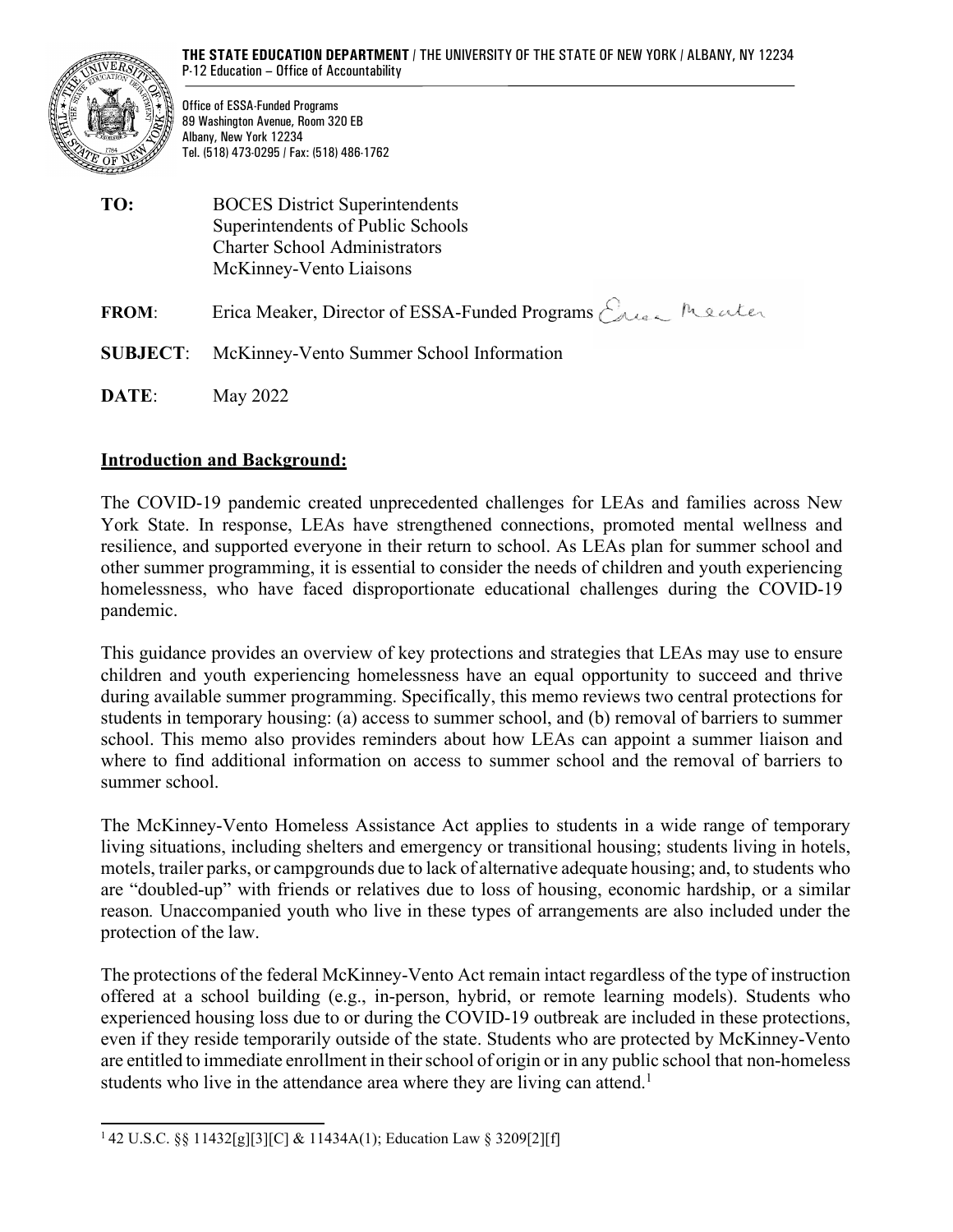## **Access to Summer School and Summer Programming:**

Students in temporary housing have important rights related to summer school. The federal law makes clear that LEAs "must ensure that homeless children and youths who meet the relevant eligibility criteria do not face barriers to accessing academic and extracurricular activities, including… summer school**.**["2](#page-1-0) If your LEA does not offer a summer school program, but resident students are able to attend summer school offered by a neighboring LEA for a fee, students in temporary housing must be afforded this same opportunity, and they must not be charged the fee. Instead, your LEA will be asked to cover the summer school fee for such students. Title I, Part A set-aside, Elementary and Secondary School Emergency Relief (ESSER), Governor's Emergency Education Relief (GEER) funds and American Rescue Plan Homeless Children and Youth (ARP-HCY) Part I and Part II funds may be used to pay for any fee associated with summer school.

To the extent that an LEA has a summer school policy that limits participation based on a student's attendance during the regular school year, the LEA must revise such policy to make an exception for students experiencing homelessness. The McKinney-Vento Act requires that LEAs "develop, review and revise, policies to remove...barriers to enrollment and retention due to outstanding fees or fines, or absences.["3](#page-1-1)

If a LEA recommends that a student who is homeless participate in summer school and/or LEAsponsored summer programming and the student can't participate without transportation, the district where the student is enrolled is responsible for arranging transportation.<sup>[4](#page-1-2)</sup>

If a student should become permanently housed before June 30, 2022, and needs access to summer school, the student is entitled to enroll in the new LEA of residence and participate in that LEA's summer school program.<sup>5</sup> Please note, however, that if the student becomes permanently housed before June 30, 2022, and the student will be entering their terminal grade in a school building (e.g.,  $8<sup>th</sup>$ grade of a school serving students in grades  $6-8$  or  $12<sup>th</sup>$  grade of a school serving students in grades 9-12) next fall, the student may opt to continue enrollment in the same LEA for summer school and for the terminal grade. $6$ 

If students in temporary housing need access to a remote learning device, or internet access to support remote summer learning programming, LEAs may use Title I, Part A, ESSER, and GEER funds or ARP-HCY Part I and Part II funds to provide a wide variety of services to homeless students. This may include technology for remote learning, purchasing books and to pay any fee associated with summer school for students who are homeless.

Additionally, Title I set-aside funds may be used to support students working over the summer to satisfy any Regents or graduation requirements. For information on High School, Regents Examinations see<http://www.nysed.gov/state-assessment/high-school-regents-examinations> .

<span id="page-1-1"></span><span id="page-1-0"></span><sup>2 42</sup> U.S.C. § 11432[g][1][F][iii]

<sup>3 42</sup> U.S.C. § 11432[g][1][I]

<span id="page-1-3"></span><span id="page-1-2"></span><sup>4</sup> Education Law § 3209[4][e]

<span id="page-1-4"></span><sup>5</sup> Education Law§ 3209[2][c]

 $6$  Education Law  $\S$  3209[2]